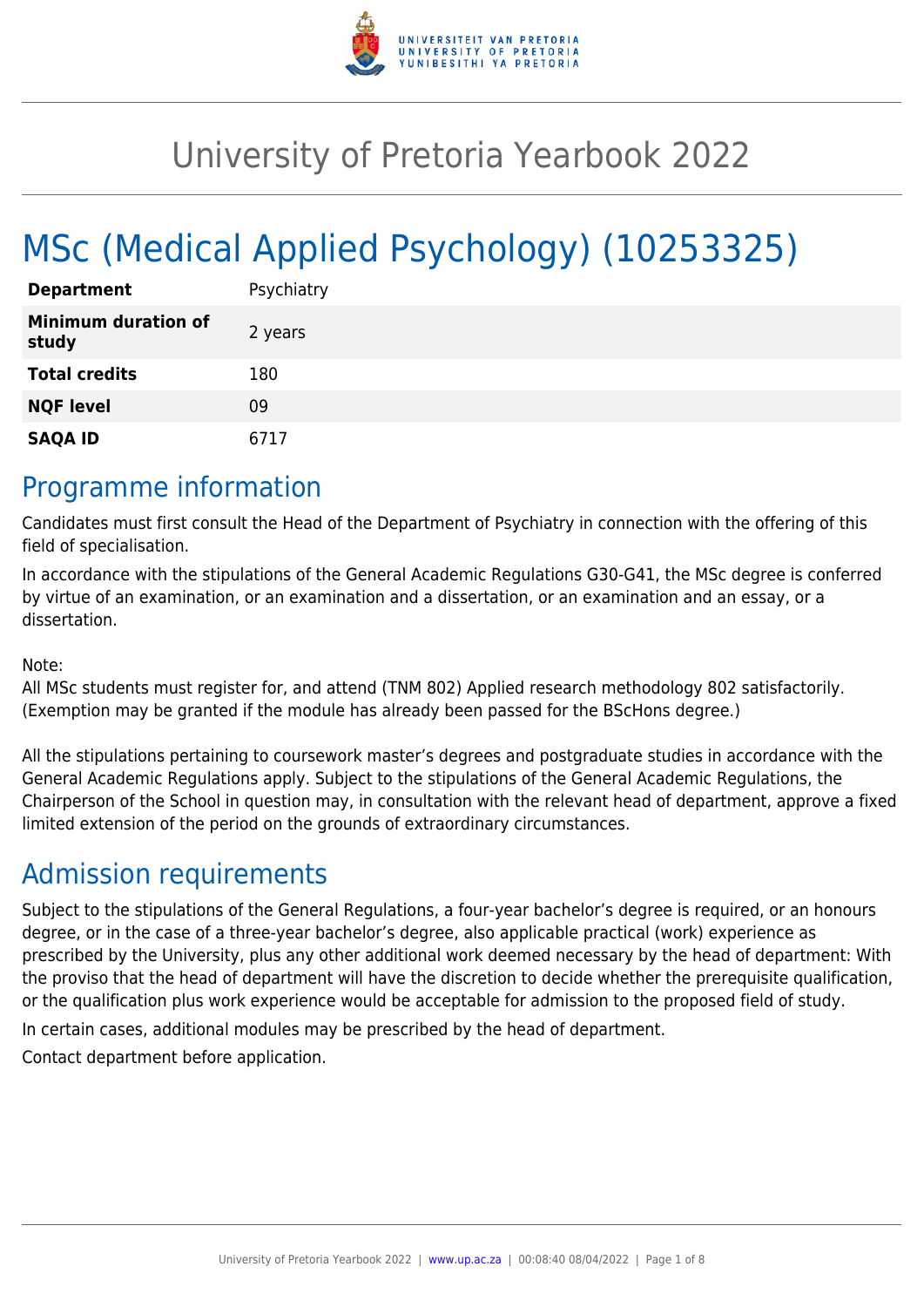

## Additional requirements

In certain cases, additional modules may be prescribed by the head of department.

## Other programme-specific information

Students with previous academic training in Psychology may apply for exemption from certain sections of the programme by virtue of equivalent modules passed at postgraduate level.

## Research information

#### **Research protocol**

After registration, a student is required to submit a complete research protocol regarding the proposed dissertation to the MSc Committee of the School and if necessary, also to the Ethics Committee for approval.

#### **Dissertation**

A dissertation must be submitted via Student Administration at least three months prior to the date of a particular graduation ceremony. A manual on the editing of dissertations is available on request from the relevant head of department.

### Pass with distinction

The degree is conferred with distinction on a student who has obtained an average of at least 75% in the examination, or in the examination and the dissertation, or in the examination and the essay, or in the dissertation.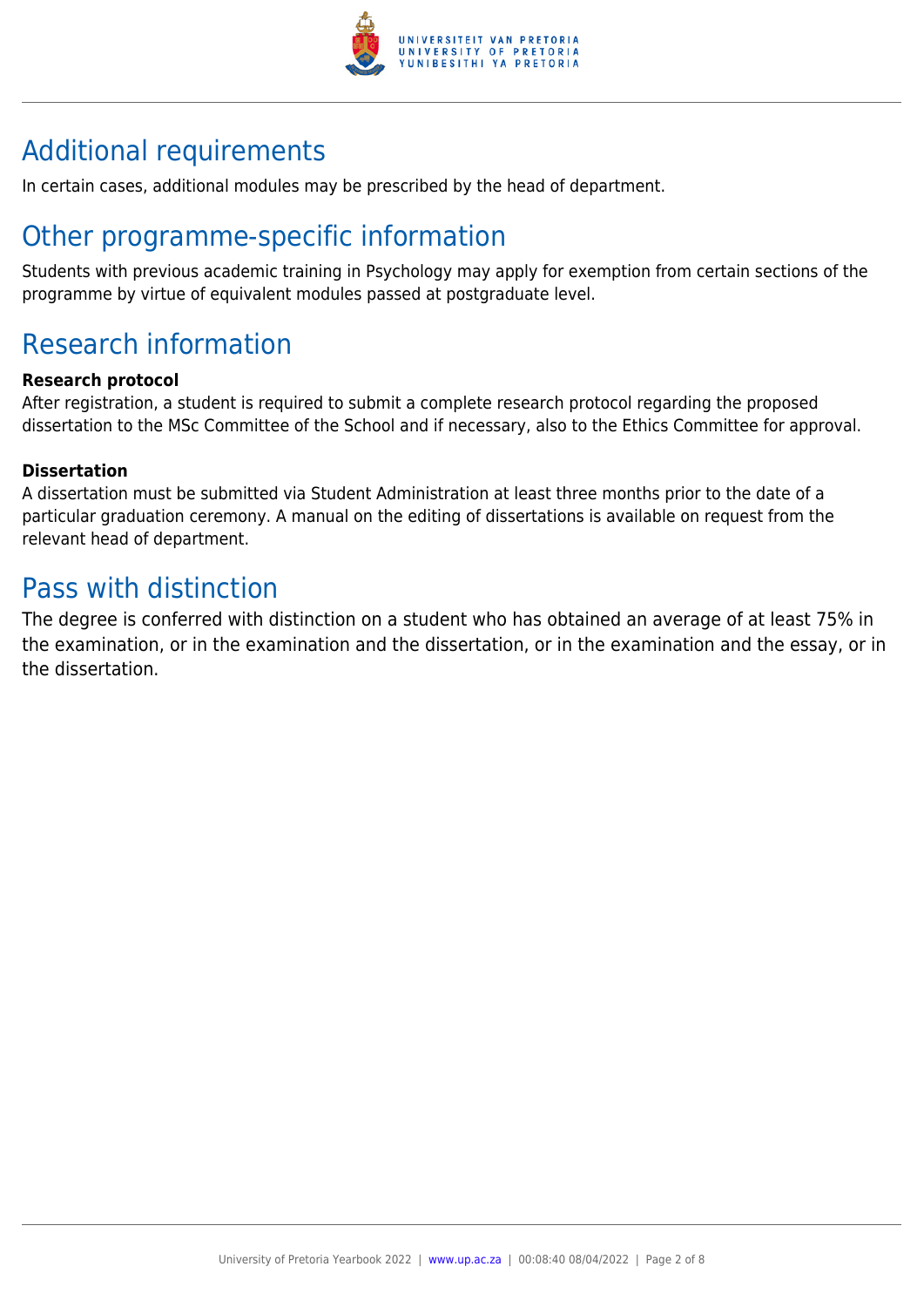

# Curriculum: Year 1

**Minimum credits: 180**

#### **Core modules**

#### **Transcultural practice 802 (MTS 802)**

| <b>Module credits</b>         | 13.00                          |
|-------------------------------|--------------------------------|
| <b>NQF Level</b>              | 09                             |
| <b>Prerequisites</b>          | No prerequisites.              |
| <b>Language of tuition</b>    | Module is presented in English |
| <b>Department</b>             | Psychiatry                     |
| <b>Period of presentation</b> | Year                           |
|                               |                                |

#### **Personality theory 803 (MTS 803)**

| <b>Module credits</b>         | 13.00                          |
|-------------------------------|--------------------------------|
| <b>NQF Level</b>              | 09                             |
| <b>Prerequisites</b>          | No prerequisites.              |
| <b>Language of tuition</b>    | Module is presented in English |
| <b>Department</b>             | Psychiatry                     |
| <b>Period of presentation</b> | Year                           |

#### **Human development 804 (MTS 804)**

| <b>Module credits</b>         | 13.00                          |
|-------------------------------|--------------------------------|
| <b>NQF Level</b>              | 09                             |
| <b>Prerequisites</b>          | No prerequisites.              |
| <b>Language of tuition</b>    | Module is presented in English |
| <b>Department</b>             | Psychiatry                     |
| <b>Period of presentation</b> | Year                           |

#### **Research methodology 805 (MTS 805)**

| <b>Module credits</b>         | 13.00                          |
|-------------------------------|--------------------------------|
| <b>NQF Level</b>              | 09                             |
| <b>Prerequisites</b>          | No prerequisites.              |
| <b>Language of tuition</b>    | Module is presented in English |
| <b>Department</b>             | Psychiatry                     |
| <b>Period of presentation</b> | Year                           |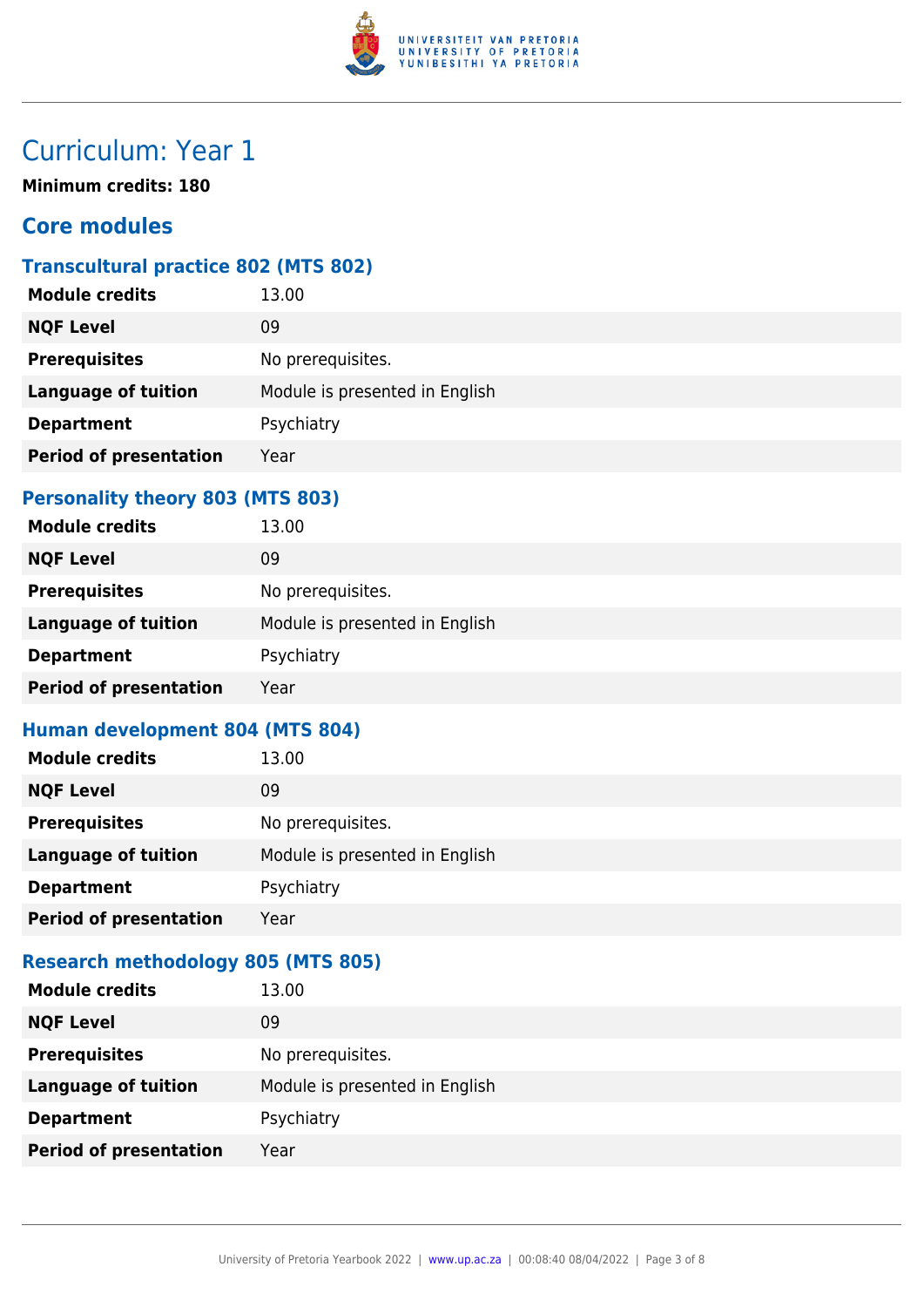

#### **Pathology 806 (MTS 806)**

| <b>Module credits</b>         | 13.00                          |
|-------------------------------|--------------------------------|
| <b>NQF Level</b>              | 09                             |
| <b>Prerequisites</b>          | No prerequisites.              |
| <b>Language of tuition</b>    | Module is presented in English |
| <b>Department</b>             | Psychiatry                     |
| <b>Period of presentation</b> | Year                           |

#### **Communication theory 807 (MTS 807)**

| <b>Module credits</b>         | 13.00                          |
|-------------------------------|--------------------------------|
| <b>NQF Level</b>              | 09                             |
| <b>Prerequisites</b>          | No prerequisites.              |
| <b>Language of tuition</b>    | Module is presented in English |
| <b>Department</b>             | Psychiatry                     |
| <b>Period of presentation</b> | Year                           |

#### **Practical work: Medical applied psychology 808 (MTS 808)**

| <b>Module credits</b>         | 12.00                          |
|-------------------------------|--------------------------------|
| <b>NQF Level</b>              | 09                             |
| <b>Prerequisites</b>          | No prerequisites.              |
| <b>Language of tuition</b>    | Module is presented in English |
| <b>Department</b>             | Psychiatry                     |
| <b>Period of presentation</b> | Year                           |

#### **Mini-dissertation: Medical applied psychology 890 (MTS 890)**

| <b>Module credits</b>         | 90.00                          |
|-------------------------------|--------------------------------|
| <b>NQF Level</b>              | 09                             |
| <b>Prerequisites</b>          | No prerequisites.              |
| <b>Language of tuition</b>    | Module is presented in English |
| <b>Department</b>             | Psychiatry                     |
| <b>Period of presentation</b> | Year                           |

#### **Applied research methodology 802 (TNM 802)**

| <b>Module credits</b>      | 0.00                           |
|----------------------------|--------------------------------|
| <b>NQF Level</b>           | 09                             |
| <b>Language of tuition</b> | Module is presented in English |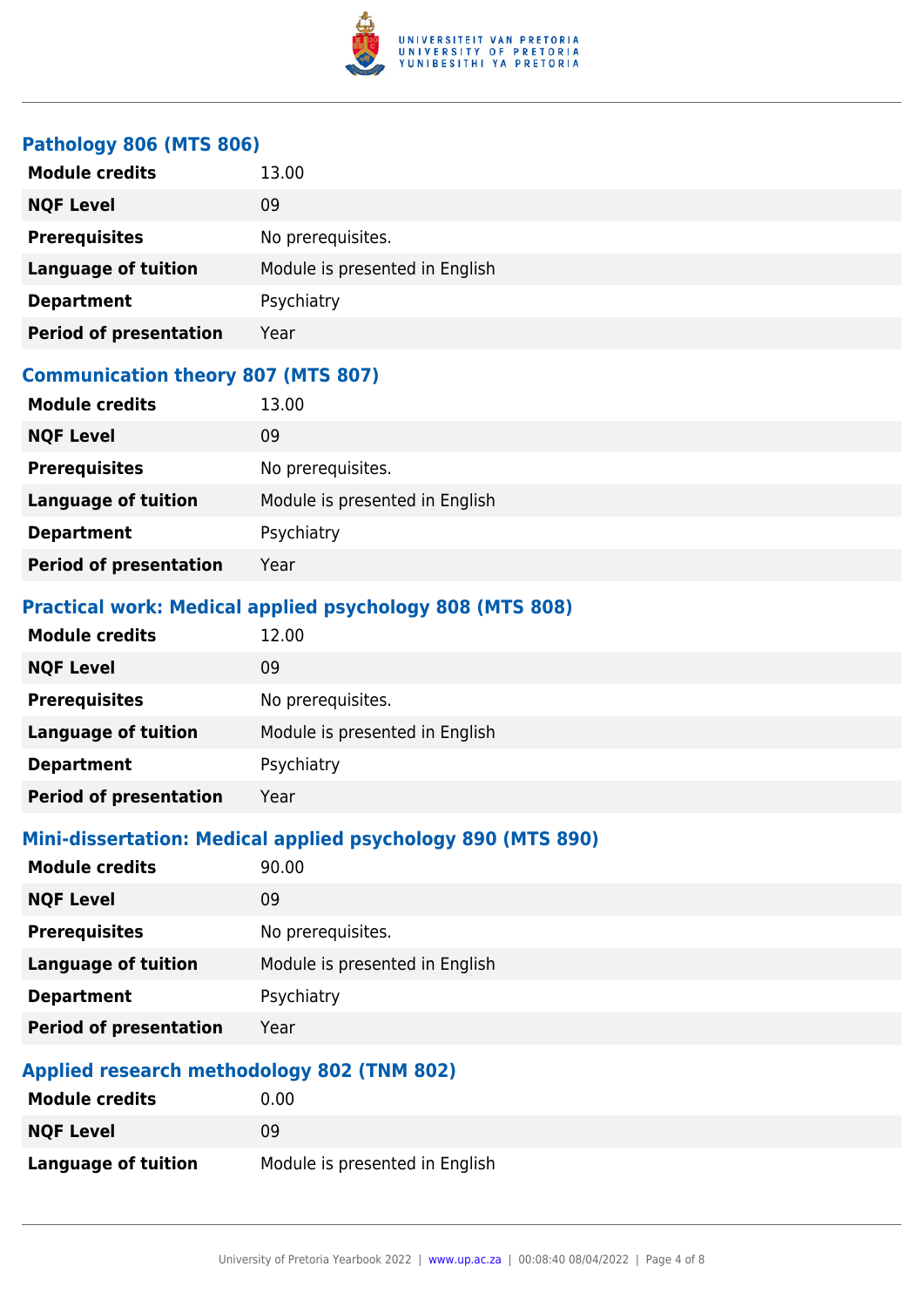

**Department** Health Sciences Deans Office

#### **Period of presentation** Year

#### **Module content**

\*Attendance module only.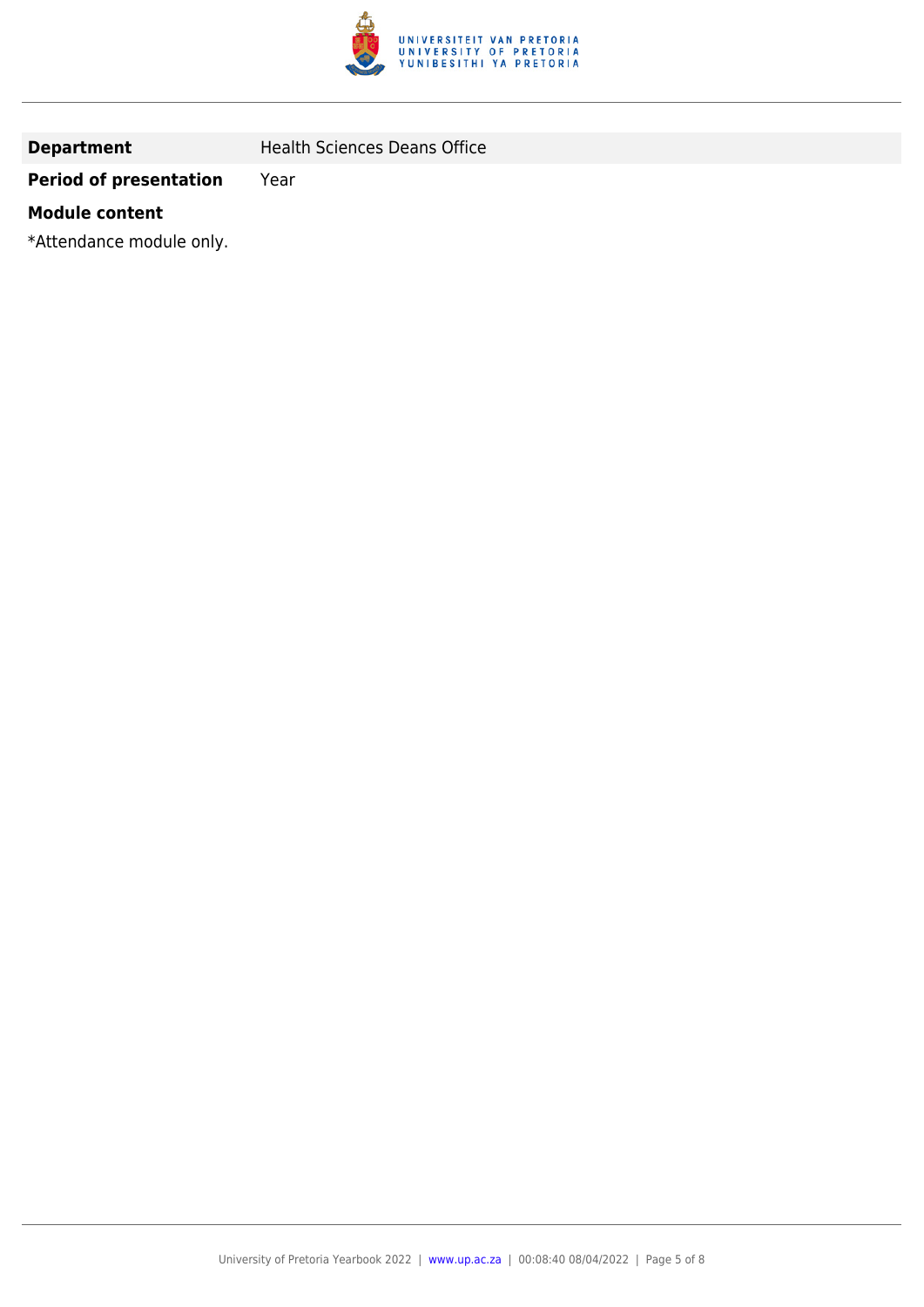

## Curriculum: Final year

**Minimum credits: 180**

#### **Core modules**

#### **Transcultural practice 802 (MTS 802)**

| <b>Module credits</b>         | 13.00                          |
|-------------------------------|--------------------------------|
| <b>NQF Level</b>              | 09                             |
| <b>Prerequisites</b>          | No prerequisites.              |
| <b>Language of tuition</b>    | Module is presented in English |
| <b>Department</b>             | Psychiatry                     |
| <b>Period of presentation</b> | Year                           |
|                               |                                |

#### **Personality theory 803 (MTS 803)**

| <b>Module credits</b>         | 13.00                          |
|-------------------------------|--------------------------------|
| <b>NQF Level</b>              | 09                             |
| <b>Prerequisites</b>          | No prerequisites.              |
| <b>Language of tuition</b>    | Module is presented in English |
| <b>Department</b>             | Psychiatry                     |
| <b>Period of presentation</b> | Year                           |

#### **Human development 804 (MTS 804)**

| <b>Module credits</b>         | 13.00                          |
|-------------------------------|--------------------------------|
| <b>NQF Level</b>              | 09                             |
| <b>Prerequisites</b>          | No prerequisites.              |
| <b>Language of tuition</b>    | Module is presented in English |
| <b>Department</b>             | Psychiatry                     |
| <b>Period of presentation</b> | Year                           |

#### **Research methodology 805 (MTS 805)**

| <b>Module credits</b>         | 13.00                          |
|-------------------------------|--------------------------------|
| <b>NQF Level</b>              | 09                             |
| <b>Prerequisites</b>          | No prerequisites.              |
| <b>Language of tuition</b>    | Module is presented in English |
| <b>Department</b>             | Psychiatry                     |
| <b>Period of presentation</b> | Year                           |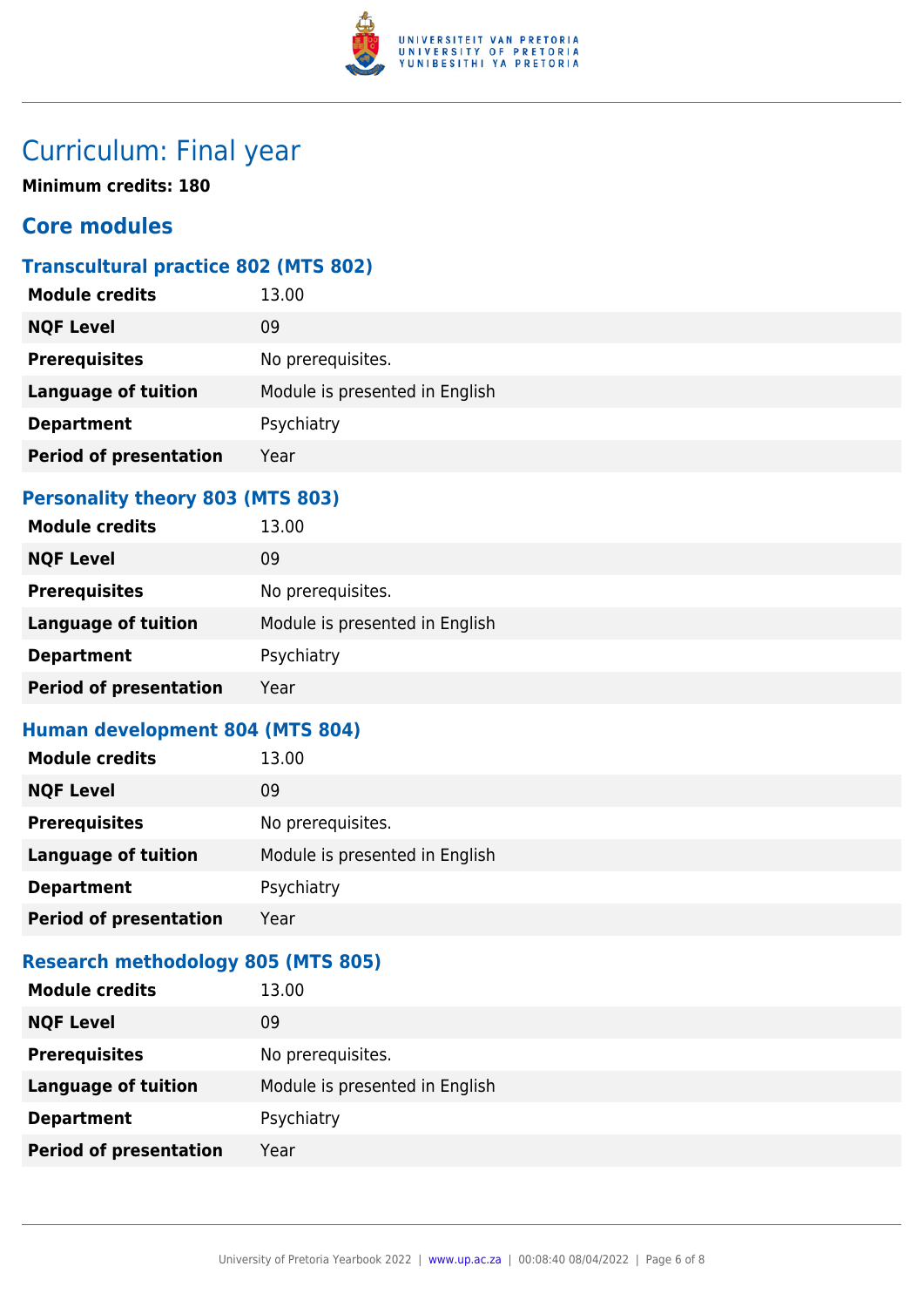

#### **Pathology 806 (MTS 806)**

| <b>Module credits</b>         | 13.00                          |
|-------------------------------|--------------------------------|
| <b>NQF Level</b>              | 09                             |
| <b>Prerequisites</b>          | No prerequisites.              |
| <b>Language of tuition</b>    | Module is presented in English |
| <b>Department</b>             | Psychiatry                     |
| <b>Period of presentation</b> | Year                           |

#### **Communication theory 807 (MTS 807)**

| <b>Module credits</b>         | 13.00                          |
|-------------------------------|--------------------------------|
| <b>NQF Level</b>              | 09                             |
| <b>Prerequisites</b>          | No prerequisites.              |
| <b>Language of tuition</b>    | Module is presented in English |
| <b>Department</b>             | Psychiatry                     |
| <b>Period of presentation</b> | Year                           |

#### **Practical work: Medical applied psychology 808 (MTS 808)**

| <b>Module credits</b>         | 12.00                          |
|-------------------------------|--------------------------------|
| <b>NQF Level</b>              | 09                             |
| <b>Prerequisites</b>          | No prerequisites.              |
| <b>Language of tuition</b>    | Module is presented in English |
| <b>Department</b>             | Psychiatry                     |
| <b>Period of presentation</b> | Year                           |

#### **Mini-dissertation: Medical applied psychology 890 (MTS 890)**

| <b>Module credits</b>         | 90.00                          |
|-------------------------------|--------------------------------|
| <b>NQF Level</b>              | 09                             |
| <b>Prerequisites</b>          | No prerequisites.              |
| <b>Language of tuition</b>    | Module is presented in English |
| <b>Department</b>             | Psychiatry                     |
| <b>Period of presentation</b> | Year                           |

#### **Applied research methodology 802 (TNM 802)**

| <b>Module credits</b>      | 0.00                           |
|----------------------------|--------------------------------|
| <b>NQF Level</b>           | 09                             |
| <b>Language of tuition</b> | Module is presented in English |